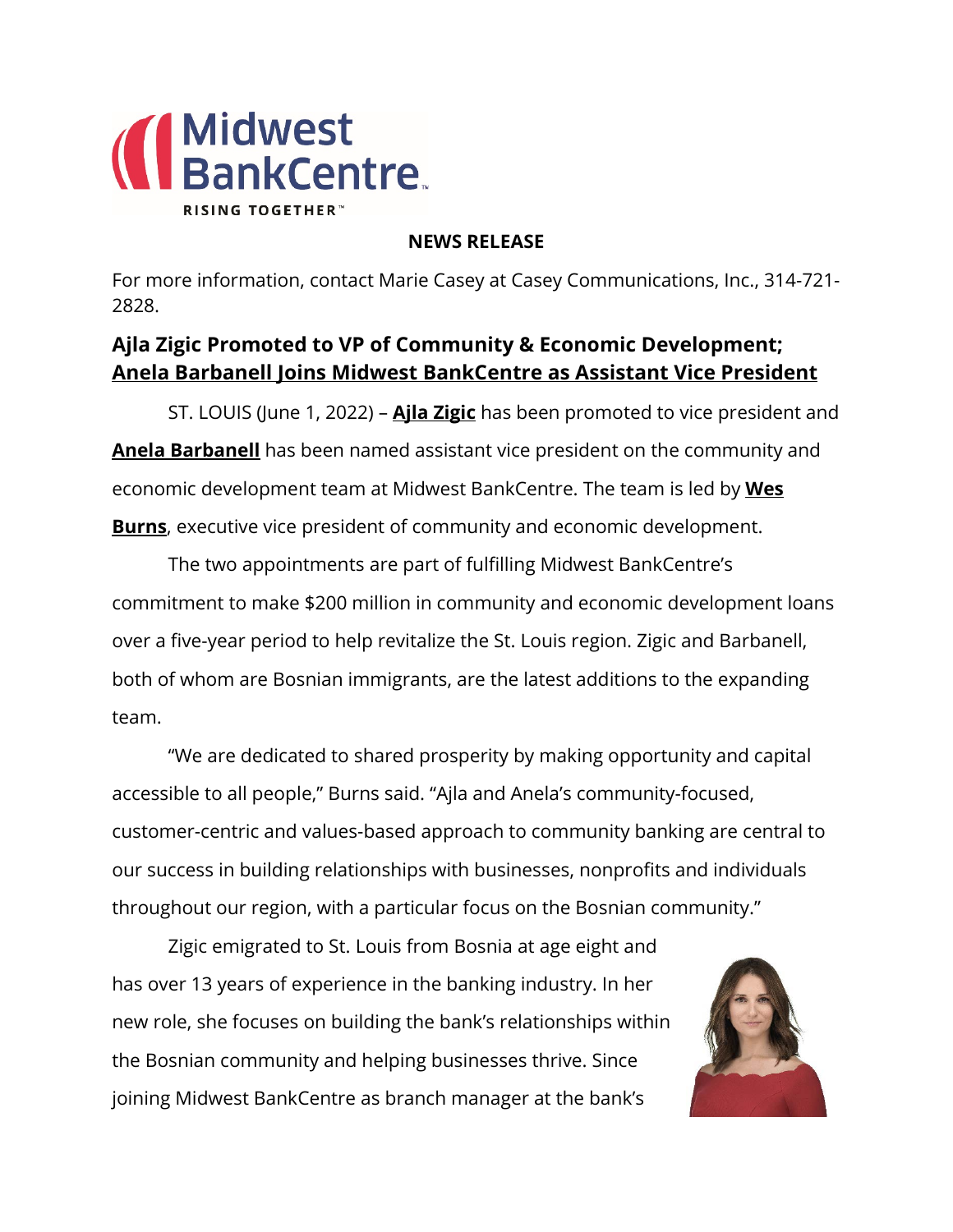Clayton branch in 2019, she has led a high-performing branch team dedicated to improving the financial wellness of bank customers and generating new business clients. In 2020, Zigic was promoted to business development officer with a focus on serving small business customers of the bank by identifying valuable resources and providing referrals to help meet customers' goals for growing their businesses.

As assistant vice president of community and economic development, Barbanell focuses on initiating and nurturing bank relationships in the community and economic development arena with a focus on the Bosnian community. After becoming a refugee of Bosnia and Herzegovina at age 12, she moved to St. Louis two



years later. She has amassed more than 20 years of experience in the banking industry after starting her career at the former Southern Commercial Bank, acquired by Midwest BankCentre in 2015.

With Zigic and Barbanell, Midwest BankCentre's Community and Economic Development team will continue to support the region's Bosnian community. Their focus also extends to nonprofits, faith-based institutions, community development projects, and small businesses located within or benefiting historically disinvested communities.

## ###

Editor's note: **Ajla Zigic** is based at the Midwest BankCentre branch at 5017 Gravois Avenue St. Louis, Mo. (63116). **Anela Barbanell** is based at the Midwest BankCentre branch at 5515 S. Grand Blvd., St. Louis, Mo. (63116).

## *About Midwest BankCentre*

Midwest BankCentre's current assets exceed \$2.3 billion and deposits total more than \$1.8 billion. A mainstay of the greater St. Louis community banking scene since 1906, the bank employs a staff of about 280 working at 18 bank locations in